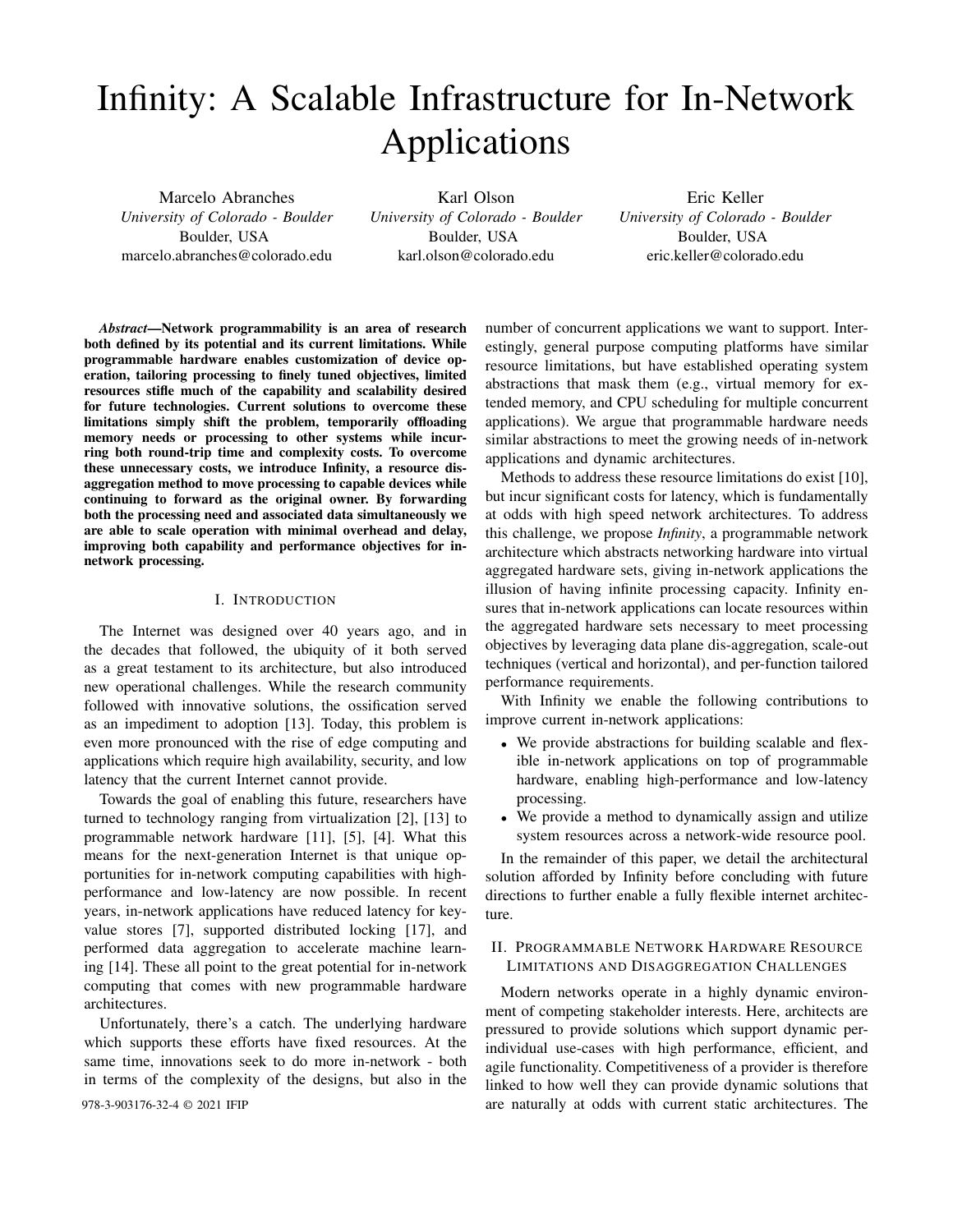

Fig. 1: Infinity - High Level Deployment (1,2) Infinity virtual switch architecture is integrated with user defined parameters via P4 Language. (3,4) Compiler prepares system resulting in minimal mappable architecture and loaded onto programmable switch. (5,6) Switch runs Infinity architecture, collecting in-network resource metrics from participating systems. (7) When action requires resources beyond capability of host, Infinity references resource pool and (8) employs one of its scaling primitives (subsection III-B) as needed.

versatility provided by programmable hardware therefore appeals to the modern network, enabling tailored functionality to meet performance, flexibility, energy efficiency, or cost effective business objectives. To bridge the gap between lowlevel hardware configuration and operator knowledge, domain specific languages (DSLs) like P4 [5] were introduced. Such languages enable administrators to programmatically define packet processing logic, enabling a flexible and feature complete data plane.

While programmable hardware offers significant customization with packet processing capabilities, resource limitations impose constraints on in-network processing scalability and desired functionalities. For example, modern programmable switches are limited in both fast memory resources and processing units (i.e., SRAM and ALUs) [12], [10], [15]. This resource limitation constrains in-network applications that rely on complex logic while simultaneously trying to maintain high-performance and scalability of network processing needs [16]. Methods to address some of these limitations exist, such as extending memory through a process based on remote direct memory access (RDMA), but incur both a buffering and round-trip processing cost [10]. Similar solutions to disaggregate processing resources do not yet exist, requiring a packet to return to the same entity for further processing.

#### III. INTRODUCING INFINITY

To enable a new level of performance, scalability and flexibility for in-network applications, we propose Infinity, a system which disaggregates multiple programmable networking hardware components into virtual aggregated hardware sets. Infinity gives applications the illusion of having infinite processing and memory capacity (limited in scale to an administrator defined hardware resource pool), enabling developers the ability to build in-network applications without consideration for system resource constraints.

Figure 1 shows the high level representation of Infinity's design. First, Infinity introduces a compiler that has a *Virtual Infinity Switch* (VIS) as its target. This compiler is responsible for generating the minimal mappable design for a given innetwork application. Further, the VIS abstraction enables an in-network application to dynamically expand the resource boundaries of a single switch, ensuring that the developer need-not care about constraining the processing logic to fit within a single bounded entity.

With a viable, minimally mapped design, the operator can, at load time, provide that design to an Infinity controller, which will in turn place the application onto available resources. Infinity will then continue to monitor the deployed in-network applications to identify bottlenecks, such as SRAM or TCAM exhaustion. Once a bottleneck is identified, Infinity will employ one of its primitives (presented later in this section) to expand available resources for the in-network application.

#### *A. Virtual Infinity Switch*

Infinity's main goal is to seamlessly extend resources for running high-demand in-network applications. In this direction, we extend the concepts of the Single Big Router [9] and Single Big Switch [6], [1] to introduce the VIS, an idealized abstraction of a programmable data plane with "infinite resources" (memory, processing, etc.).

After compilation, in-network applications are mapped to a pipeline of programmable forwarding engine stages (or other processing elements) that implement the desired logic. In a typical programmable switch case, these applications would map to a single device which is resource constrained and may limit either the capability or deployability of an application.

To enable a set of switches to appear as single entities with virtually infinity resources, each physical switch inside a VIS has a base functionality which supports an overlay network that encapsulates the original packets and transparently forwards them to a destination switch for further processing as needed. The overlays are built on top of a light-weight forwarding logic on each switch (i.e., custom header parsing, lookup ID, and forwarding). This enables flexible composition of primitives that support scaling hardware resources to meet application demands.

Each switch is also assumed to be partially reconfigurable. That is, the switch does not require the entire programmable hardware to be flashed in its entirely or to be taken offline during data plane reconfiguration. In this manner, Infinity can dynamically allocate processing resources on the switches without disrupting the currently deployed packet processing applications. While this is not entirely supported on some hardware targets for P4, it is supported on FPGA targets which do support partial reconfiguration, and it is inevitable (in our opinion) for ASIC based switches that support P4 as targets.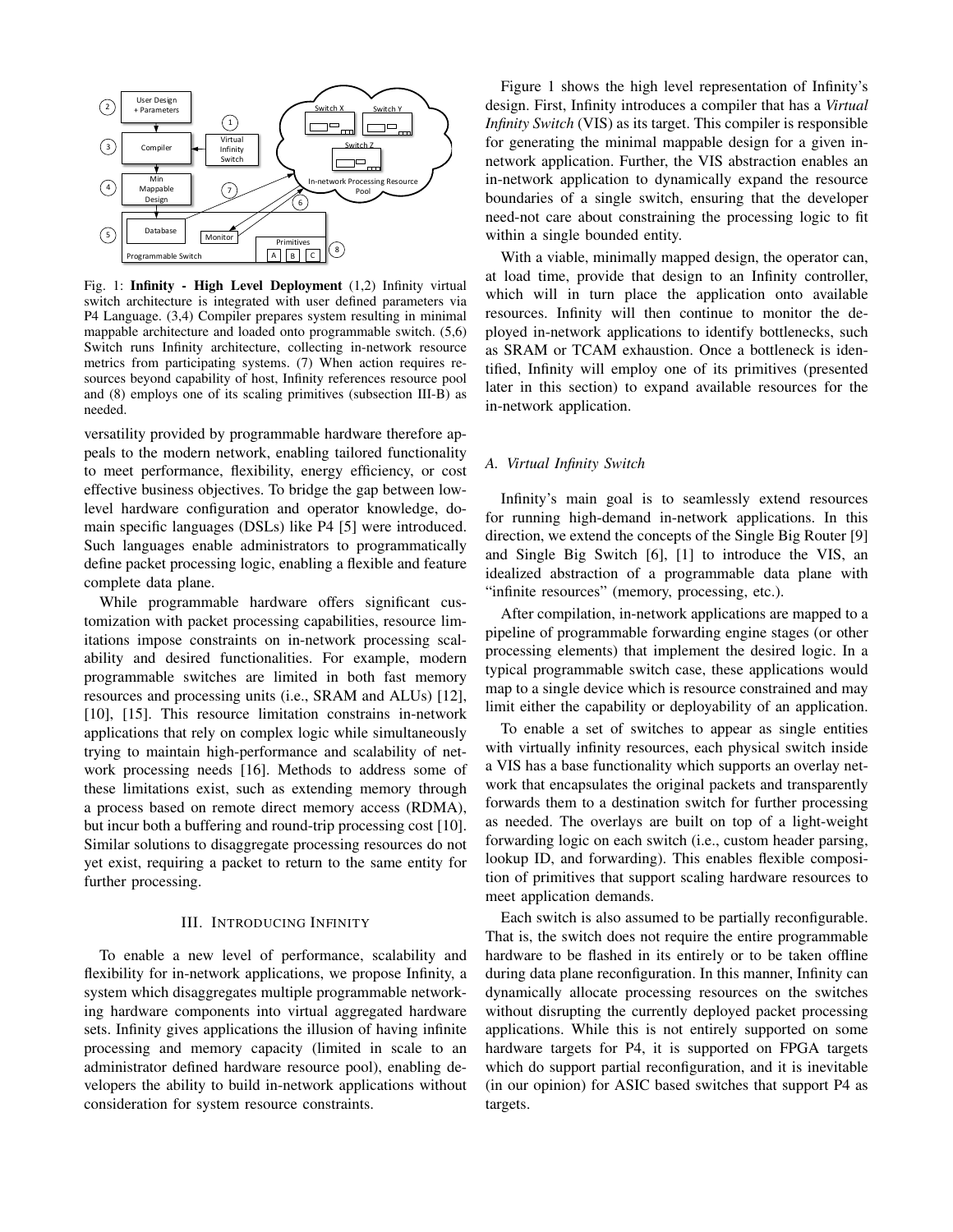## *B. Infinity Primitives*

With the VIS abstraction, the underlying network of switches become a pool of resources for a controller to optimize the mapping. To do so, the VIS abstraction requires a collection of primitives to address a dynamically scaling design. These primitives enable flexible composition of hardware elements, allowing for dynamic scaling of resources.

Primitive 1 - Sequential Decomposition: The first primitive enables a processing pipeline to be split at any point and implemented across two or more switches. This enables applications to dynamically increase processing stages, allowing for logic which expands the processing capabilities of a single switch (i.e., applications can use more physical pipeline stages than is available on a single switch).

To realize this, we require a mechanism to connect the segments of the pipeline spanning multiple switches. Figure 2 shows how Infinity realizes this primitive. Here, a given switch on the pipeline processes a packet and at the point the cut was made (to make more physical pipeline stages available), Infinity will insert logic to encapsulate it with a custom tag that simply has an ID of the switch where the next segment is mapped to. This is where the pre-configured overlay comes into play - each switch has forwarding logic that can lookup, based on that tag, and forward the packet. When the packet reaches the target switch, the packet is deencapsulated and processed at the next segment.

Primitive 2 - Horizontal Scaling: The second primitive is horizontal scaling. Similar to computing (where there can be replica instances of an application), this primitive enables scaling-out resources in order to increase bandwidth or the number of supported flows (as one example) for a given application. Horizontal scaling is allowed at two levels: the pipeline, where the full processing pipeline is replicated on another switch, or pipeline segment level where a pipeline is partially replicated on another switch.

To realize this, we include additional logic to connect to the replicas, as shown in Figure 3. Here, a pipeline (or segment) is first replicated to another switch. Then, a load balancing element in the pipeline appends the preceding segment to the horizontally scaled segment. One complicating factor is that Infinity needs to know how the traffic was split - what traffic should go to each replica. For this, the application should specify a key upon which to partition memory resources, such as a 5-tuple representing the flow.

A second complicating factor is that the controller needs to know when resources are exhausted. For example, to detect memory exhaustion on a processing stage, we encode each memory entry with an extra bit to mark the resource as 'used' or 'unused'. For example, in a dynamic NAT, as new entries are added on stateful memory (e.g., registers), they will set the bit to used, and when they time-out or the flow ends, the bit will be set to unused. This allows us to monitor for resource exhaustion.

Primitive 3 - Vertical Scaling: The final primitive is vertical scaling. In contrast to horizontal scaling, which adds

extra replicas, vertical scaling makes individual instances larger. As an analogy, consider a virtual machine with 1GB of memory allocated to it. With vertical scaling we would grow this memory to 2GB. Vertical scaling can be desirable in cases where horizontal scaling is not possible, such as when a full replication is not possible but resources remain partially unused.

There are two ways this can be realized. This first is through disaggregation [10]. A second mechanism is through migration. For example, if an application cannot afford the performance penalty with dissaggregation, but local resource constraints cannot fulfill the requirement, we must move to a different switch (with a larger allocation). This would then require migrating both the data and associated state, which can be done in a live manner [8].

### *C. Orchestrating Infinity*

Infinity relies on a compiler, which maps how physical resources are allocated for a given in-network application. Infinity also relies on a controller with a global view and influence over the network, enabling dynamic resource scaling by leveraging the Infinity primitives.

Infinity Compiler: As demonstrated in Figure 1, Infinity provides a target model with an abstract description of the virtual infinite switch (VIS). This provides information regarding the type of hardware elements which compose the VIS, such that the compiler can map application logic to it. As resources are dynamically expandable, the output of the compilation is a minimally mapped design that consists of the unit of deployment from which the application can be expanded at run-time.

Infinity Controller: The controller finds free resources within the pool of network switches and generates a mapping which can be deployed on the physical target. To do this, once the minimally mapped design is allocated to a switch and loaded, the Infinity Controller monitors system utilization for the critical resource elements that may impact performance. To detect hot spots, Infinity leverages telemetry capabilities within switches or functionalities implemented on the data plane. For example, SRAM usage on each hardware element is controlled by having each application update a usage flag once a new flow is established. If a hot spot is detected, the controller will work to mitigate it by using one or more of the scaling primitives described in Sec. III-B. If the application runs out of SRAM, it can then leverage the horizontal scaling primitive to increase capacity and process new flows. In this case the controller will replicate the affected pipeline to another switch with sufficient resources, update the loadbalancing rules, and ensure traffic is split among the parallel instances based on a given partition key (e.g., 5-tuple). This enables Infinity to act in a feedback loop, ensuring that applications will meet defined service level objectives.

#### IV. EXAMPLE USE CASE

Layer 4 Load Balancer: A layer 4 load balancer's main purpose is to serve as an entry point for a scalable service,